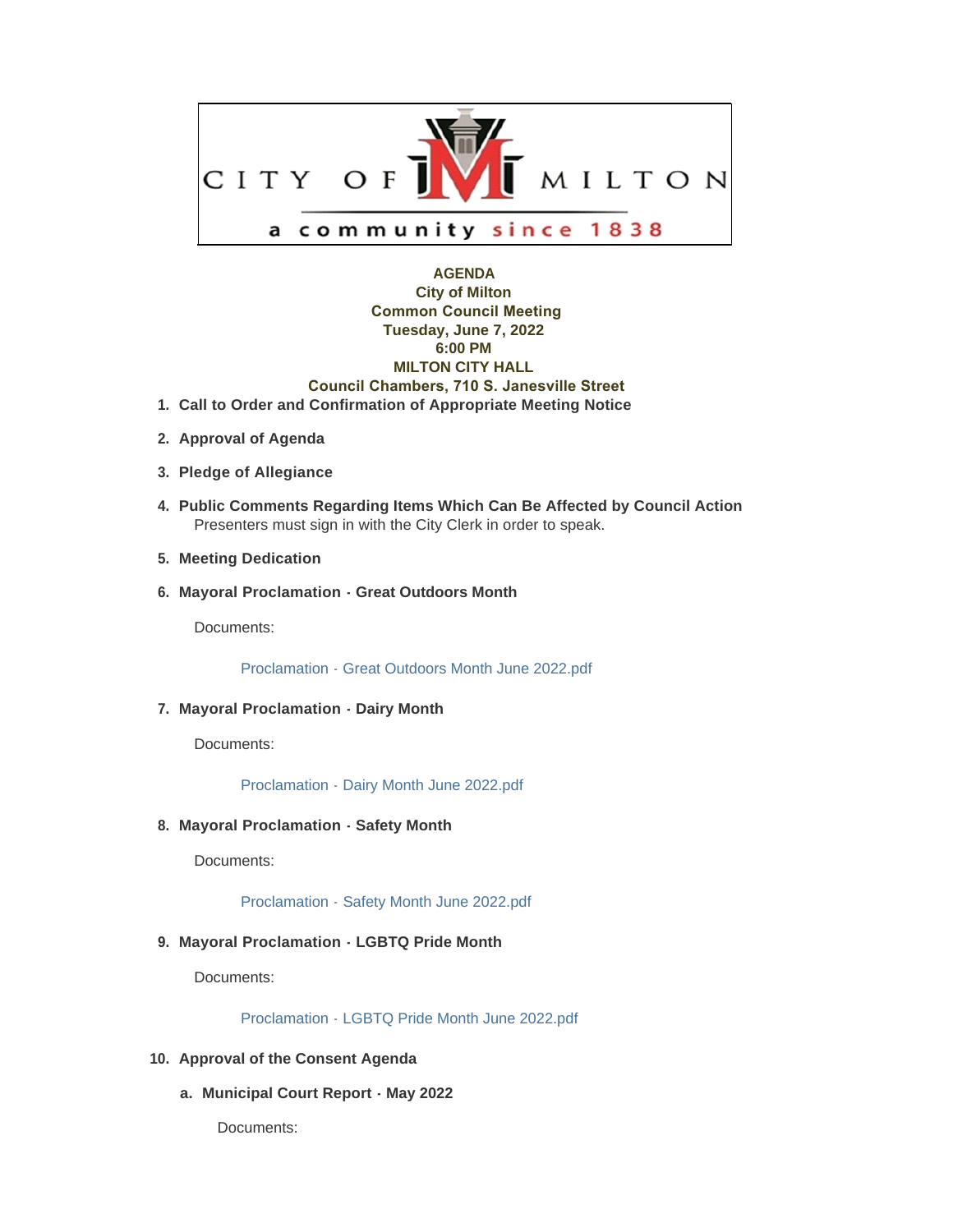**Approval of Minutes - May 17, 2022 b.**

Documents:

#### [Common Council Minutes 5-17-2022.pdf](https://www.milton-wi.gov/AgendaCenter/ViewFile/Item/9909?fileID=7781)

**Discussion and Possible Action Regarding a Residential Developers Agreement for 11. Red Hawk Farms Second Addition**

Documents:

[Memo - Red Hawk Farms - 2nd Addition - Developers Agreement.pdf](https://www.milton-wi.gov/AgendaCenter/ViewFile/Item/9948?fileID=7739) [Development Agreement - Red Hawk Farms Second Addition - Final.pdf](https://www.milton-wi.gov/AgendaCenter/ViewFile/Item/9948?fileID=7740)

**Discussion and Possible Action Regarding a Work Order from Baxter & Woodman, 12. Inc. to perform engineering design services for the East High Street Utility Extensions**

Documents:

[Memo - East High Street Utility Extensions Work Order.pdf](https://www.milton-wi.gov/AgendaCenter/ViewFile/Item/9960?fileID=7785) [East High Street Design WO.pdf](https://www.milton-wi.gov/AgendaCenter/ViewFile/Item/9960?fileID=7786)

**Discussion and Possible Action Regarding a Refuse and Recycling Contract 13. Extension with Johns Disposal**

Documents:

[Memo - Johns Disposal Contract Extension.pdf](https://www.milton-wi.gov/AgendaCenter/ViewFile/Item/9947?fileID=7737) [Johns Milton, City 2023 Extension Proposal.pdf](https://www.milton-wi.gov/AgendaCenter/ViewFile/Item/9947?fileID=7738)

**Discussion and Possible Action Regarding the Compliance Maintenance Annual 14. Report (CMAR) and Resolution #2022-14**

Documents:

[Memo - Compliance Maintenance Annual Report \(CMAR\).pdf](https://www.milton-wi.gov/AgendaCenter/ViewFile/Item/9956?fileID=7751) [Resolution 2022-14 Compliance Maintenance Annual Report \(CMAR\).pdf](https://www.milton-wi.gov/AgendaCenter/ViewFile/Item/9956?fileID=7752)

**Discussion and Possible Action Regarding Resolution 2022-15 Authorizing 15. Execution of the Department of Natural Resources Principal Forgiven Financial Assistance Agreement**

Documents:

[Memo - Authorizing Agreement.pdf](https://www.milton-wi.gov/AgendaCenter/ViewFile/Item/9943?fileID=7729) [Resolution 2022-15 Authorizing Execution of the DNR Principal Forgivness.pdf](https://www.milton-wi.gov/AgendaCenter/ViewFile/Item/9943?fileID=7730)

**Discussion and Possible Action Regarding Resolution 2022-16 Authorizing a 16. Transfer of a TIF Development Agreement from Capital Asset Investments, LLC to JAY MAA UMIYA, LLC**

Documents: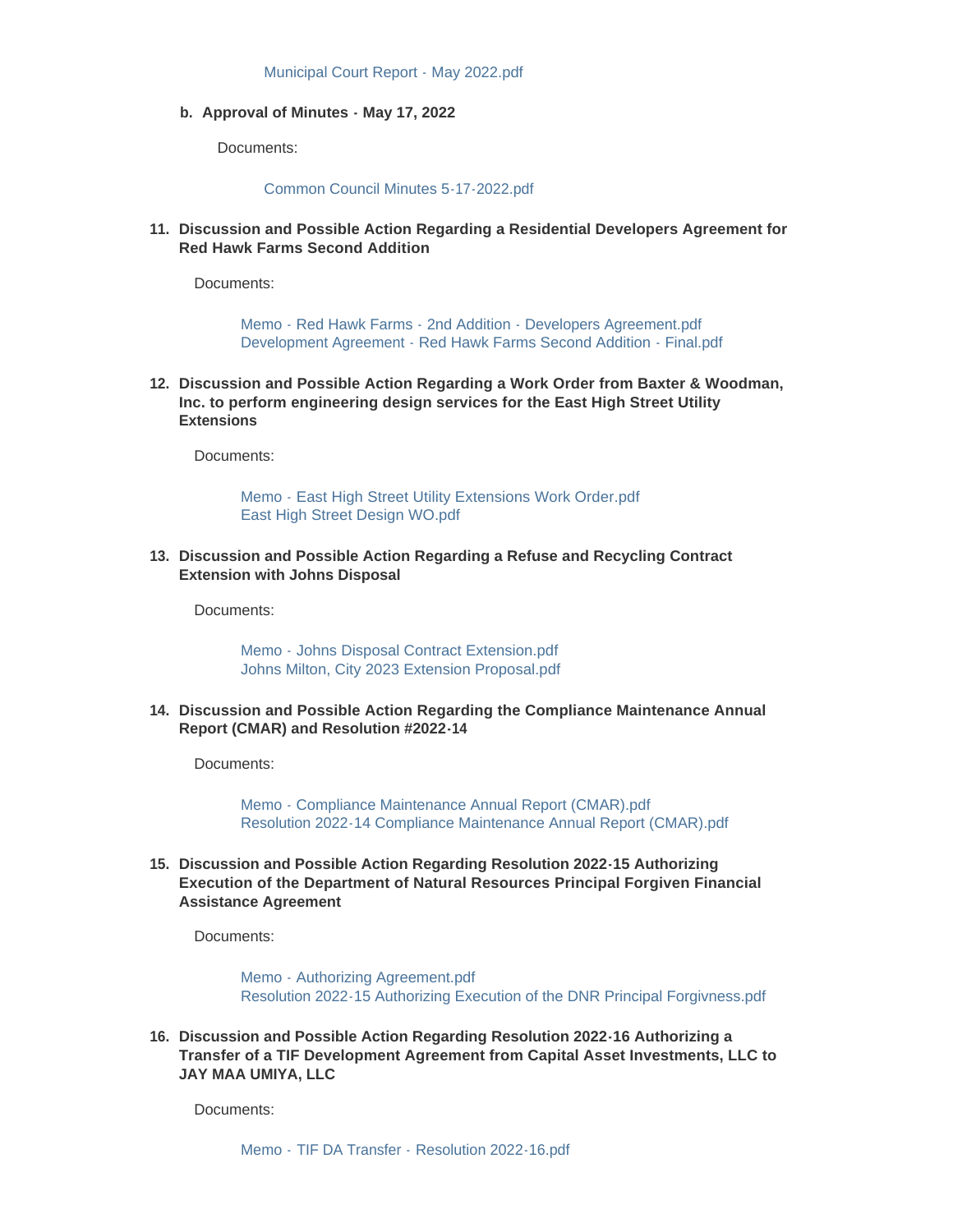[Resolution 2022-16 Authorizing Transfer of Property \(Capital Asset Investments to](https://www.milton-wi.gov/AgendaCenter/ViewFile/Item/9945?fileID=7734)  Jay Maa Umiya).pdf

**Discussion and Possible Action Regarding Scope of Services for a Land 17. Development Code Diagnostic and Solutions Memo for the City of Milton**

Documents:

Memo - [Ordinance Diagnostic Proposal -](https://www.milton-wi.gov/AgendaCenter/ViewFile/Item/9961?fileID=7787) Scope of Services - Vandewalle.pdf [City of Milton Zoning Diagnostic Memo Scope\\_Revised.pdf](https://www.milton-wi.gov/AgendaCenter/ViewFile/Item/9961?fileID=7788)

**Discussion and Possible Action Regarding Ordinance #496 – Ordinance Amending 18. Section 66-121 of the Code of Ordinance Regulating Driveways**

Documents:

Memo - [Driveway Ordinance.pdf](https://www.milton-wi.gov/AgendaCenter/ViewFile/Item/9962?fileID=7790) Ordinance 496 - [Amending Sec. 66-121 Regulating Driveways.pdf](https://www.milton-wi.gov/AgendaCenter/ViewFile/Item/9962?fileID=7791)

**Discussion and Possible Action Regarding Ordinance #497 Amending Section 26-72 19. Regulating Mowing of Weeds and Grasses**

Documents:

[Memo - Mowing by City Ordinance Amendment.pdf](https://www.milton-wi.gov/AgendaCenter/ViewFile/Item/9964?fileID=7793) [Ordinance 497 - Amending Sec. 26-72 - Regulating mowing of weeds and](https://www.milton-wi.gov/AgendaCenter/ViewFile/Item/9964?fileID=7795)  grasses.pdf

**Discussion and Possible Action Regarding Implementation of Procurement Card (P-20. Card) Policy**

Documents:

[Memo - Procurement Card \(P-Card\) Policy.pdf](https://www.milton-wi.gov/AgendaCenter/ViewFile/Item/9957?fileID=7753) [Procurement \(P-Card\) Policy and Cardholder Agreement 2022.pdf](https://www.milton-wi.gov/AgendaCenter/ViewFile/Item/9957?fileID=7754)

**Discussion and Possible Action Regarding Purchasing Policy Updates 21.**

Documents:

[Memo - Purchasing Policy.pdf](https://www.milton-wi.gov/AgendaCenter/ViewFile/Item/9959?fileID=7784) [Purchasing Policy 2022.pdf](https://www.milton-wi.gov/AgendaCenter/ViewFile/Item/9959?fileID=7783)

- **General Items 22.**
	- **Committee Reports a.**
	- **Staff Reports b.**
- **Next Meeting Date June 21, 2022 23.**
- **Motion to Adjourn 24.**

\*\*Please note that upon reasonable notice, at least 48 hours in advance, efforts will be made to accommodate the needs to disabled individuals through appropriate aids and services. For additional information to request this service, please contact the City Clerk's Office at 868-6900, 710 S. Janesville Street, Milton, WI 53563.